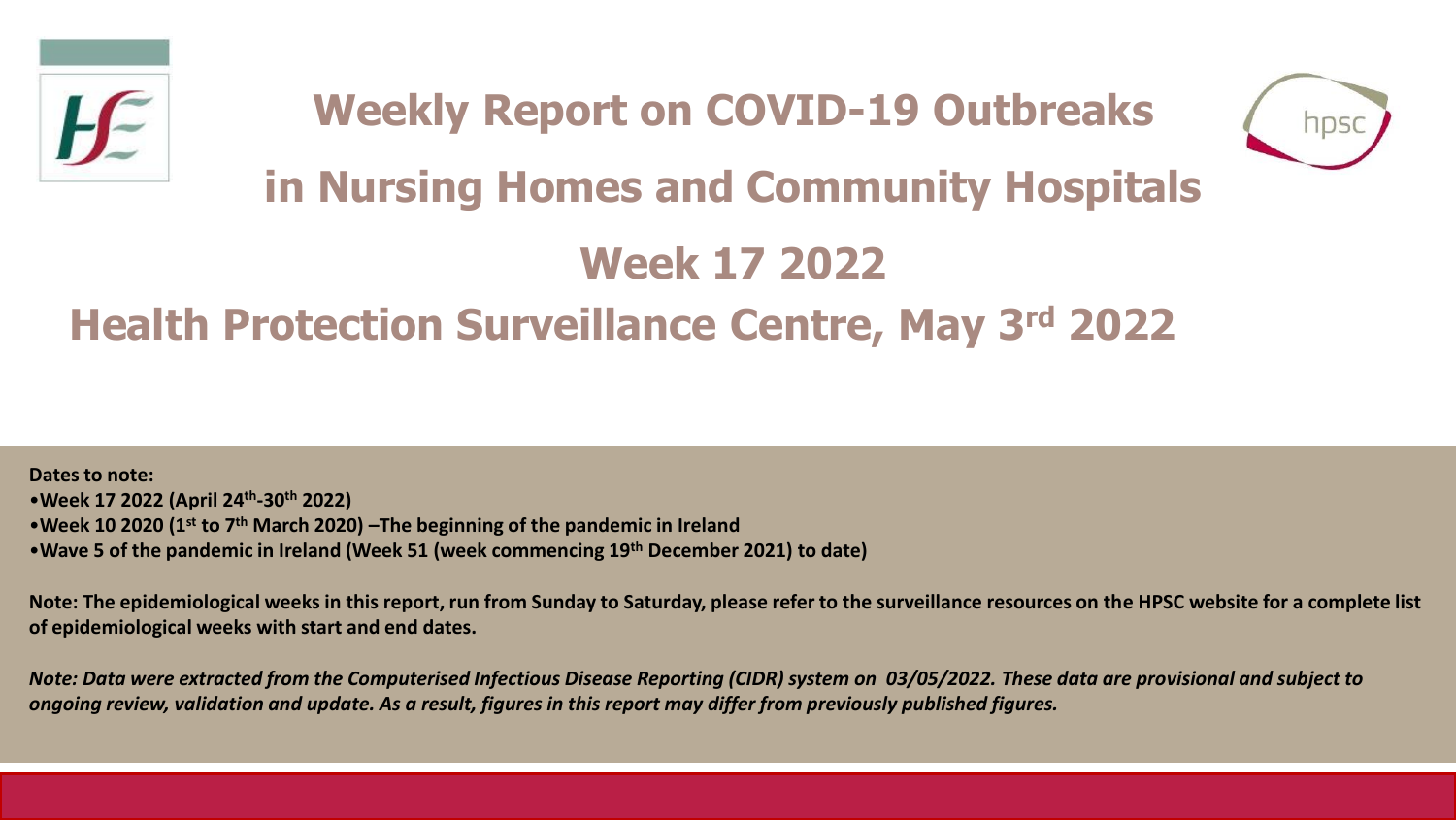

#### **Notes**

The following report provides information on COVID-19 outbreaks/clusters notified on CIDR to midnight April 30<sup>th</sup> 2022 (week 17) and extracted from CIDR at 9am on May 3<sup>rd</sup> 2022.

Data are provisional and subject to ongoing review, validation and updating. For this reason, data reported may not match data previously reported or outbreaks data reported in the future for the same time period. Furthermore, the number of linked cases is based on the number of linked cases at the time of extraction from CIDR and an outbreak may increase in size since the time of extraction due to more cases occurring or more information becoming available on CIDR.

**Sincere thanks are extended to all those who are participating in the collection of data and reporting of data used in this report, particularly under the current challenging circumstances.** This includes the HSE COVID-19 Contact Management Programme (CMP), staff in ICU units, notifying clinicians, laboratory staff, Public Health doctors, Nurses, Surveillance Scientists, Microbiologists and Administrative staff.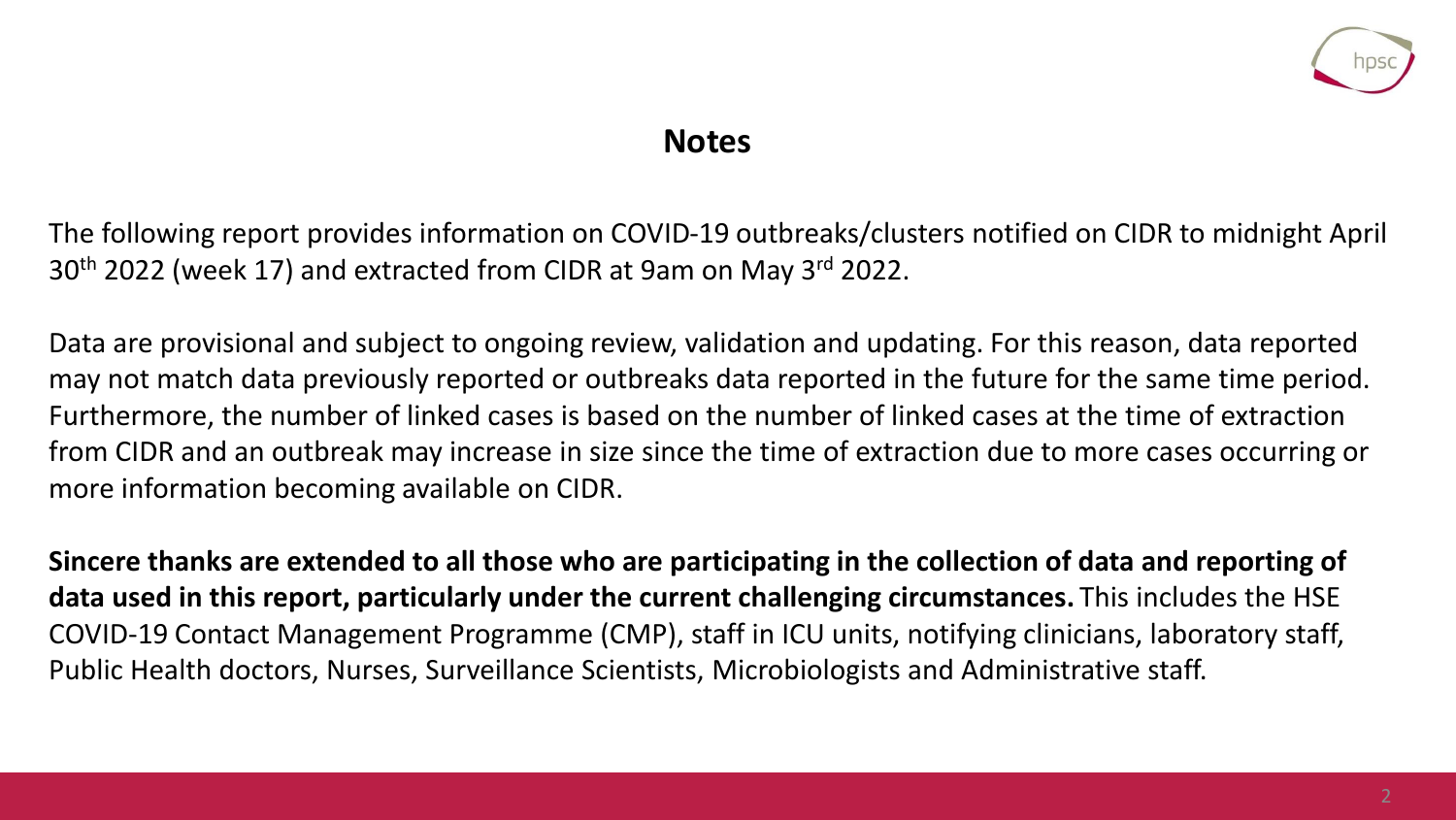

|                                       | <b>Outbreak</b>               |                               | <b>Linked confirmed cases</b> |                               |                                            |                                           |                           |  |
|---------------------------------------|-------------------------------|-------------------------------|-------------------------------|-------------------------------|--------------------------------------------|-------------------------------------------|---------------------------|--|
| <b>Wave</b>                           | <b>Number of</b><br>outbreaks | <b>Number of</b><br>$cases^*$ | <b>Number</b>                 | <b>Number</b><br>hospitalised | <b>Number</b><br>admitted to<br><b>ICU</b> | <b>Number</b><br>hospitalised<br>and died | <b>Number</b><br>who died |  |
| <b>Wave 1 (weeks 10-31 2020)</b>      | 301                           | 6658                          | 6251                          | 476                           | 16                                         | 195                                       | 886                       |  |
| <b>Wave 2 (weeks 32-47 2020)</b>      | 80                            | 1571                          | 1555                          | 90                            | < 5                                        | 25                                        | 134                       |  |
| Wave 3 (week 48 2020 - week 25 2021)  | 267                           | 8375                          | 8328                          | 577                           | 12                                         | 200                                       | 1030                      |  |
| <b>Wave 4 (weeks 26-50 2021)</b>      | 202                           | 2822                          | 2712                          | 190                           | $<$ 5                                      | 50                                        | 206                       |  |
| Wave 5 (weeks 51 2021 - week 17 2022) | 735                           | 14484                         | 9899                          | 440                           | 6                                          | 49                                        | 211                       |  |
| <b>Total</b>                          | 1585                          | 33910                         | 28745                         | 1773                          | 38                                         | 519                                       | 2467                      |  |

\*the larger between the aggregate number of confirmed cases reported or the number of confirmed linked cases. In wave5, includes cases confirmed by PCR or Antigen testing

- Overall, there have been 1,585 COVID-19 outbreaks in Nursing homes and Community Hospitals
- 1,773 of 28,745 laboratory confirmed outbreak cases have been hospitalised (6.2%)
- 2,467 deaths have been reported among confirmed outbreak cases in these settings (8.6%)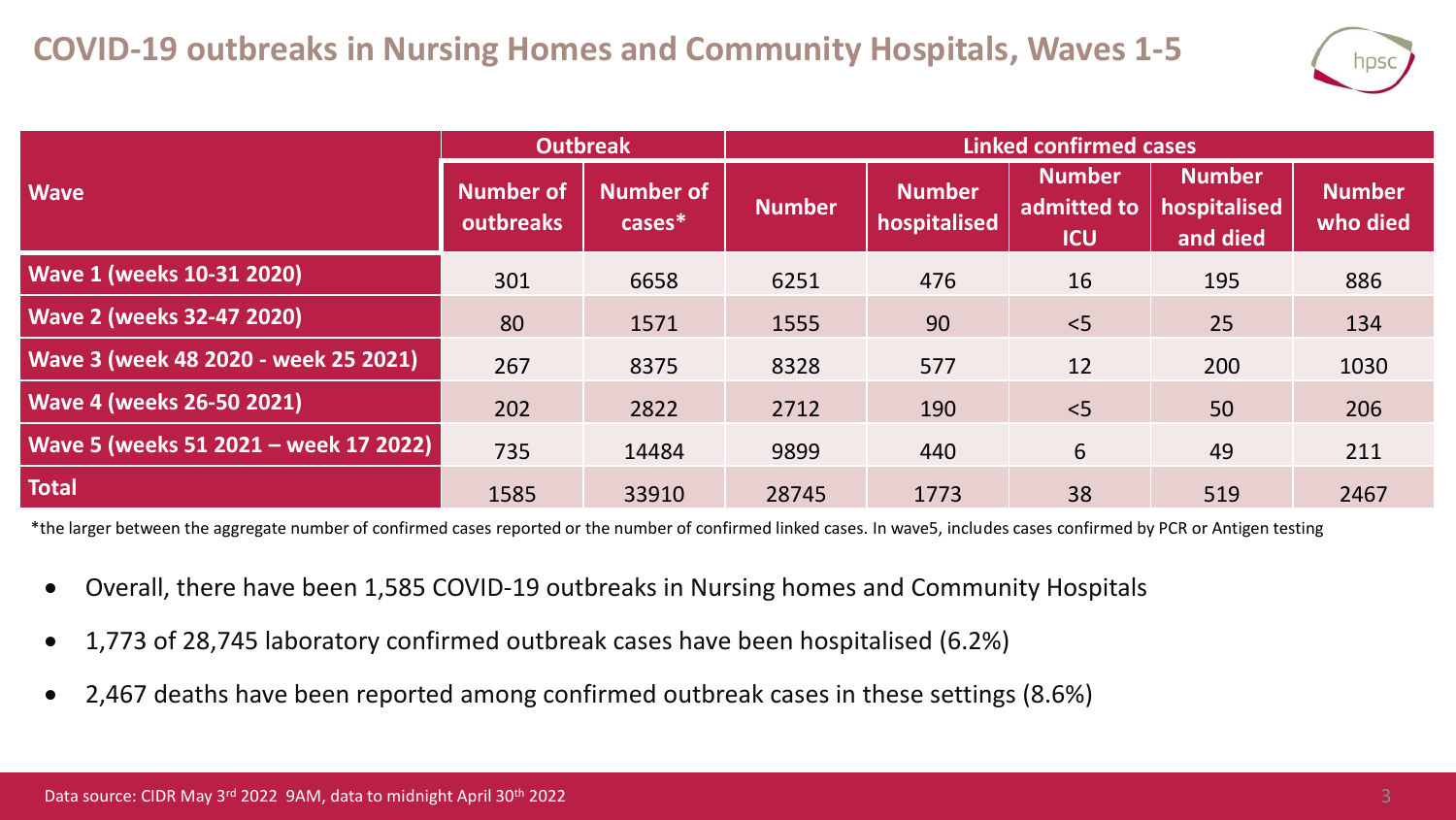#### **Weekly number of COVID-19 outbreaks in Nursing Homes and Community Hospitals,**  hpso **Waves 1-5**



Large peaks occurred in the number of outbreaks in wave 1 (72 outbreaks in a single week), wave 3 (57 outbreaks in a single week) and wave 5 (67 outbreaks in a single week).

In week 17 2022, 17 outbreaks were reported in these settings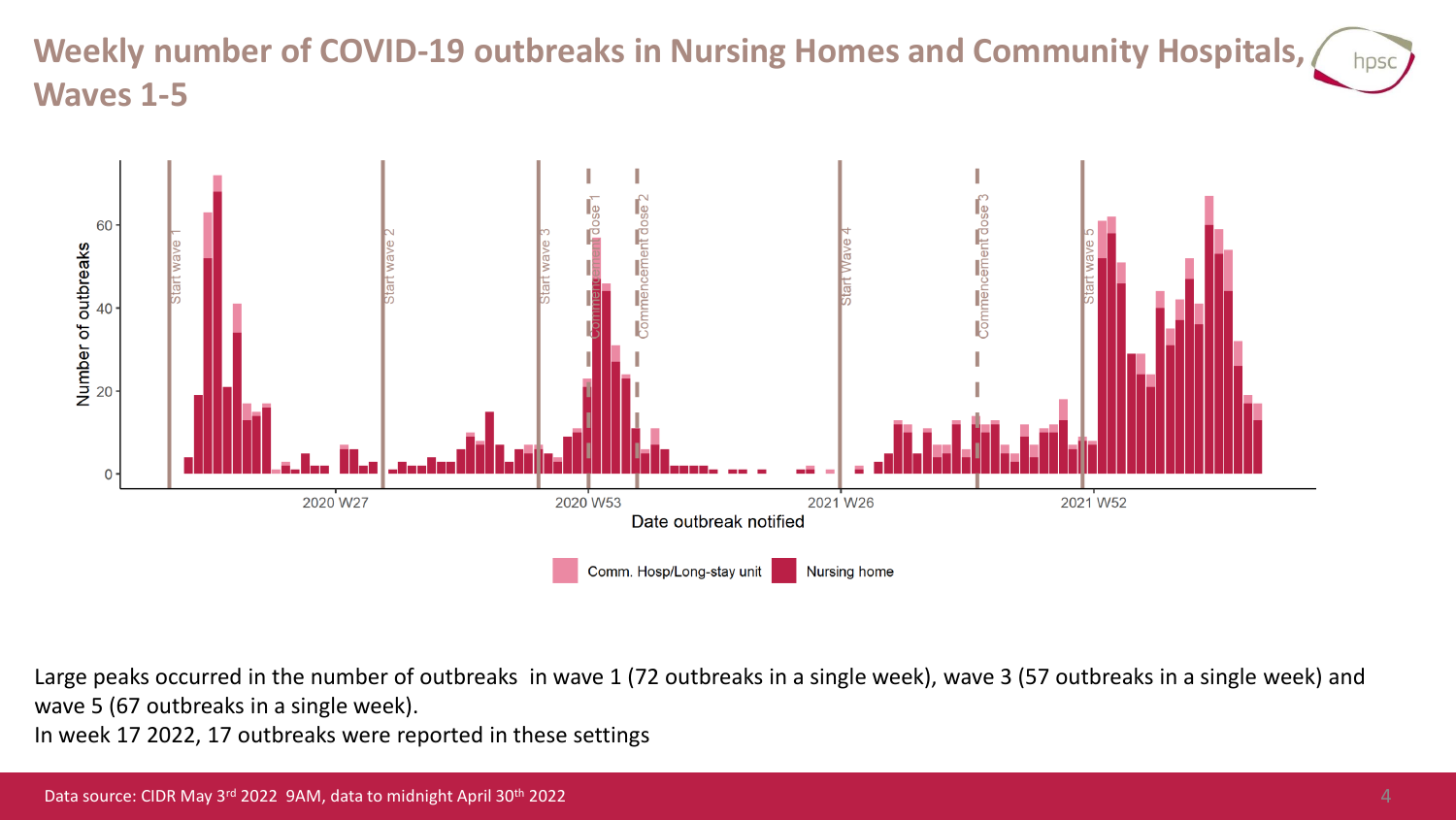### **Burden of disease associated with COVID-19 outbreaks in Nursing Homes and Community Hospitals, Wave 5 (weeks 51 2021 to week 17 2022)**



|                            | <b>Outbreak</b>        |                               | <b>Linked confirmed cases</b> |                               |                                            |                                           |                           |  |
|----------------------------|------------------------|-------------------------------|-------------------------------|-------------------------------|--------------------------------------------|-------------------------------------------|---------------------------|--|
| <b>Outbreaks Location7</b> | Number of<br>outbreaks | <b>Number of</b><br>$cases^*$ | <b>Number</b>                 | <b>Number</b><br>hospitalised | <b>Number</b><br>admitted to<br><b>ICU</b> | <b>Number</b><br>hospitalised<br>and died | <b>Number who</b><br>died |  |
| Comm. Hosp/Long-stay unit  | 86                     | 1186                          | 869                           | 106                           | < 5                                        | < 5                                       | 10                        |  |
| <b>Nursing home</b>        | 649                    | 13298                         | 9030                          | 334                           | < 5                                        | 45                                        | 201                       |  |
| <b>Total</b>               | 735                    | 14484                         | 9899                          | 440                           | 6                                          | 49                                        | 211                       |  |

**Wave 5:** \*the larger between the aggregate number of confirmed cases reported or the number of confirmed linked cases. In wave5, includes cases confirmed by PCR or Antigen testing

- 735 outbreaks in wave 5
- 14,484 cases were reported associated with these outbreaks, of which there was disaggregate data available on 9,899 cases (68%)
- 440 of the 9,899 outbreak-linked cases (4.4%) were hospitalised (age range 18-100 years, median 83 years).
- 211 of the 9,899 outbreak-linked cases (2.1%) died (age range 52-101 years, median 87 years). Seven additional deaths were reported among probable cases linked to wave 5 outbreaks.

#### **Week 17 2022**

• Seventeen new outbreaks -85 associated cases (range 0-16 cases per outbreak)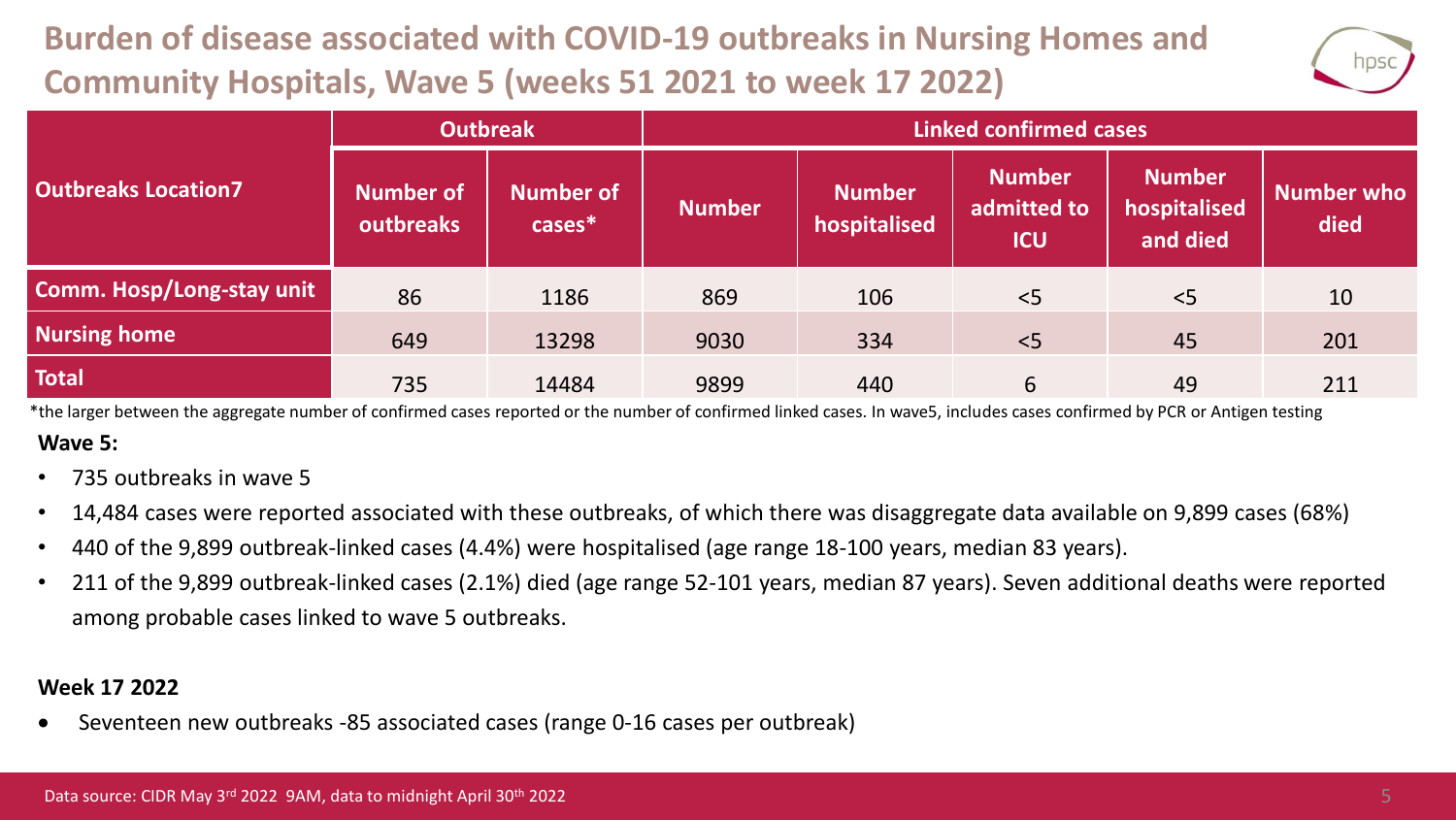**Weekly number of COVID-19 outbreaks in Nursing Homes and Community Hospitals, Waves 5 (week 51 2021 – week 17 2022)**



#### **Waves 5:**

- 735 nursing home and community hospital/long stay unit COVID-19 outbreaks notified
- The number of outbreaks in these settings increased to 62 outbreaks in week 2 2022, decreased to 24 outbreaks in week 6 2022, increased to 67 again in week 12 2022, and was 17 in week 17 2022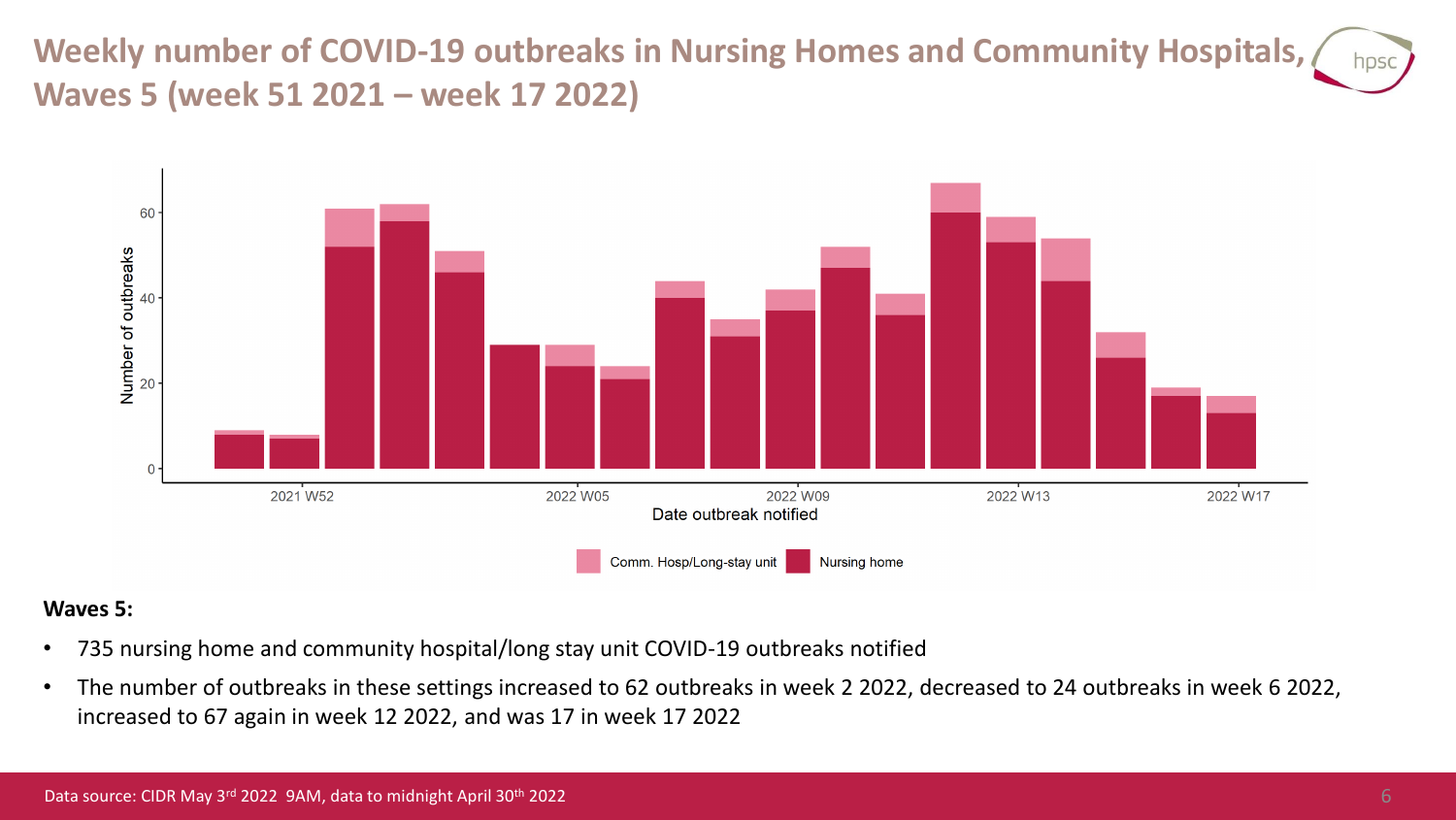**Regional distribution of outbreaks in Nursing Home and Community Hospitals, Waves 5 (week 51 2021 – week 17 2022)**





#### **Wave 5:**

- The highest number of outbreaks was reported in CHO4 (106 outbreaks) followed by CHO2 (96 outbreaks)
- Six CHOs were represented in the 17 outbreaks notified in week 17 2022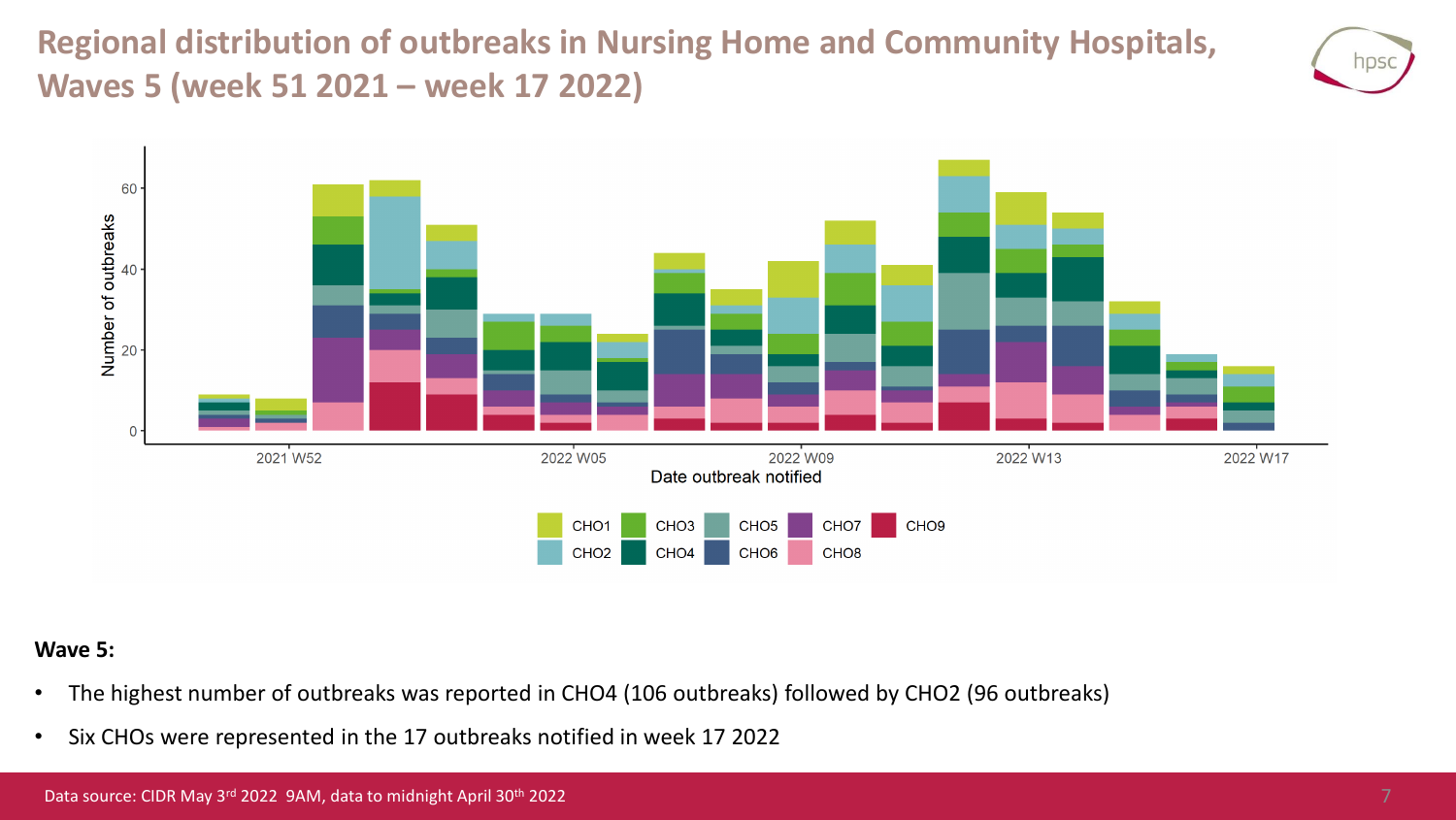### **New and active outbreaks by week in Nursing Home and Community Hospitals, Wave 5 (week 51 2021 to week 17 2022)**





#### **Wave 4 and 5:**

The number of active outbreaks (those with a case notified that week) peaked at 181 in week 4 2022, and again at 140 in week 12 2022. Fewer outbreaks had cases reported in weeks 13-17 2022 although the number of known active outbreaks in the most recent weeks may increase as more data become available

Note: linked case information is only available for 9,899/14,484 (68%) cases in wave 5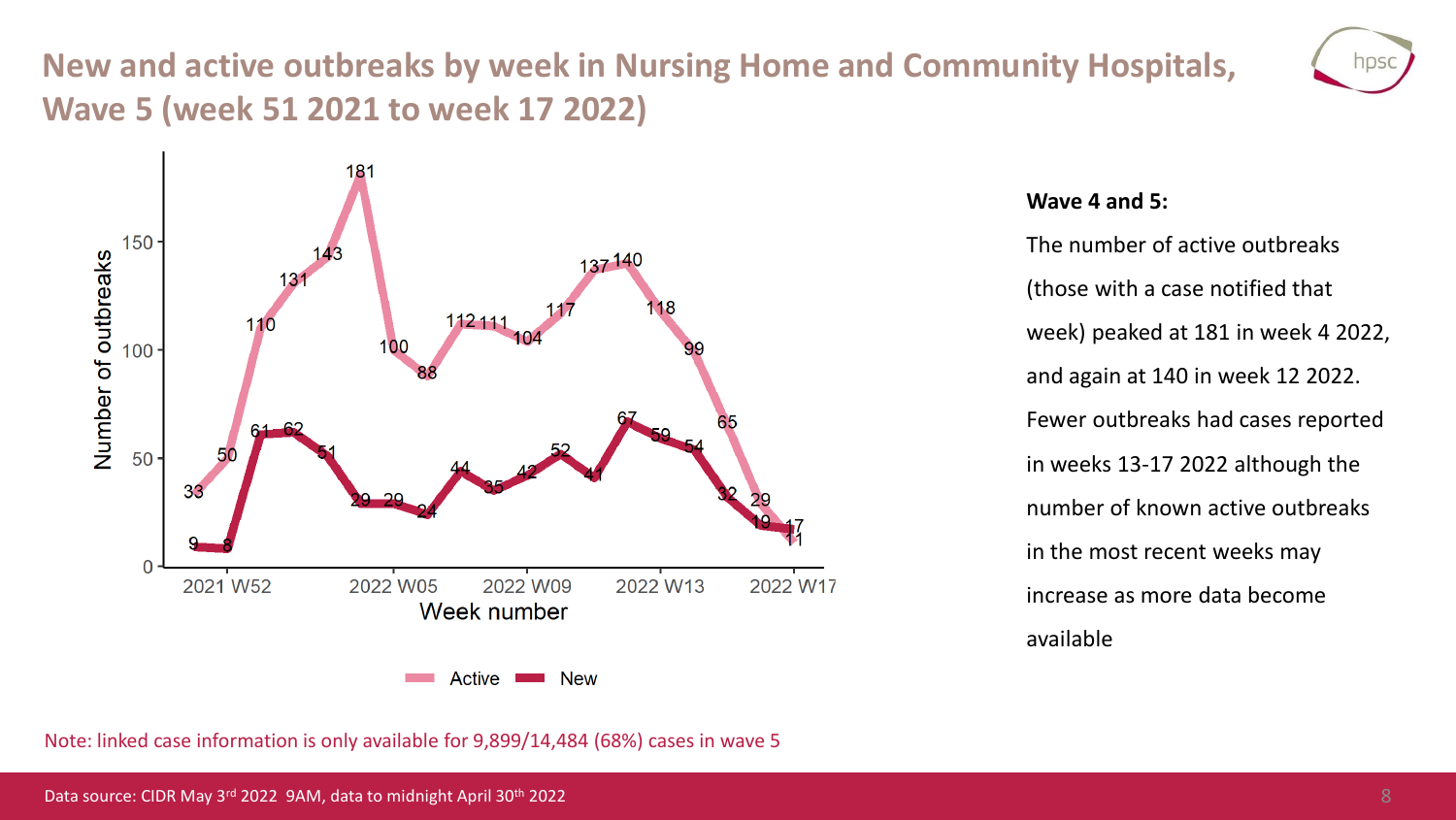### **Cases associated with COVID-19 outbreaks in Nursing Homes and Community Hospitals, Waves 1 to 5**



For outbreaks reported in week 17 2022, the number of outbreak associated cases was 85. The peak in weekly case numbers in wave 5 was in outbreaks reported in week 2 2022 with 1699 cases. This was more than 6 times the peak weekly number of cases in wave 4 (n=265), and 81% of the peak weekly number of cases in wave 3 (n=2092)

Note: Numbers of associated cases are based on the larger between the aggregate number of confirmed cases reported and the number of confirmed linked cases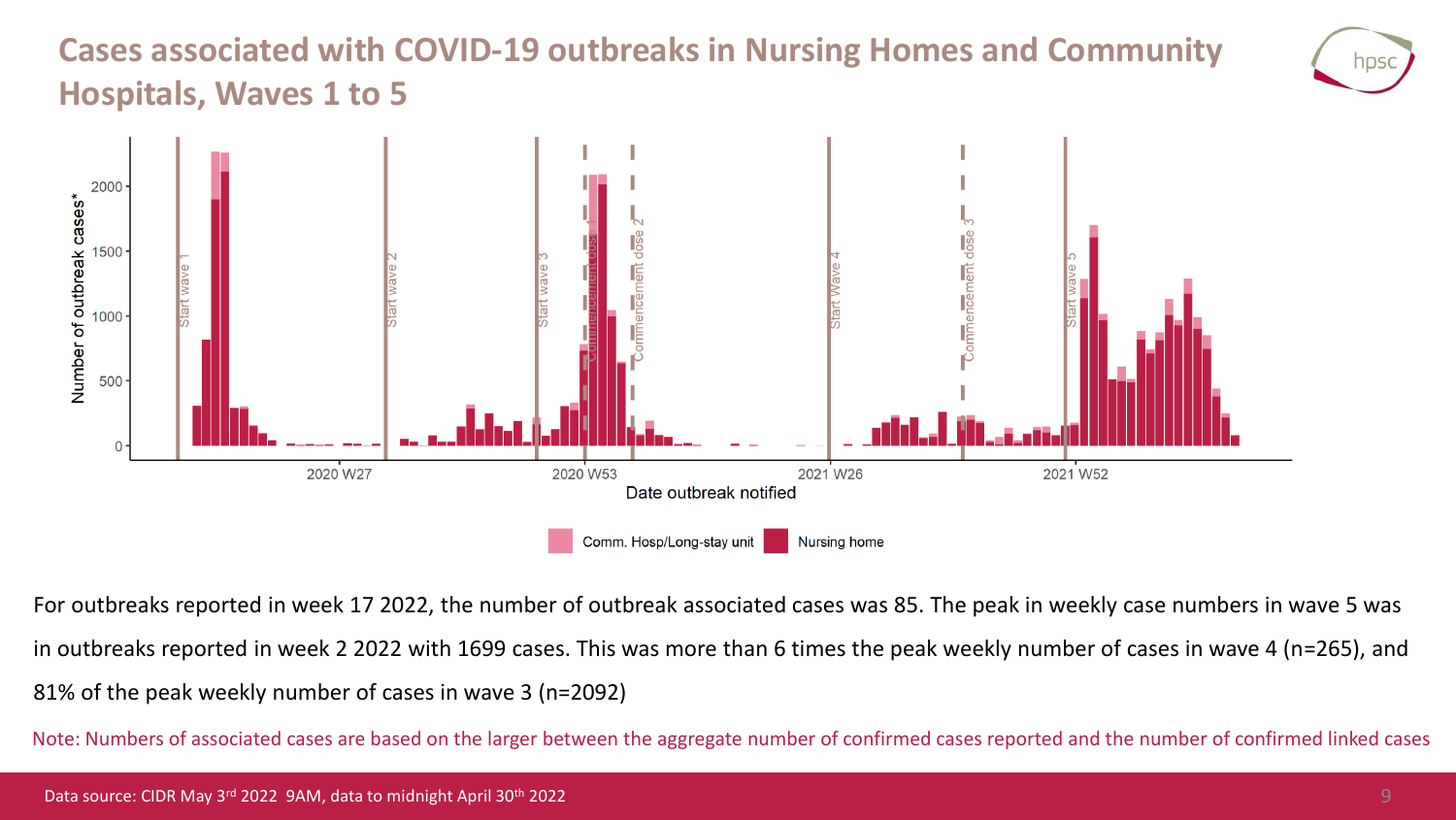**Cases associated with COVID-19 outbreaks in Nursing Homes and Community Hospitals by healthcare worker status, Waves 1 to 5**





In week 17, 33 outbreak associated cases (39%) were among staff and 52 (61%) among residents

Note: Numbers of associated cases are based on the larger between the aggregate number of confirmed cases reported and the number of confirmed linked cases. Staff and clients case numbers were derived from aggregate data provided on the number of staff and clients cases.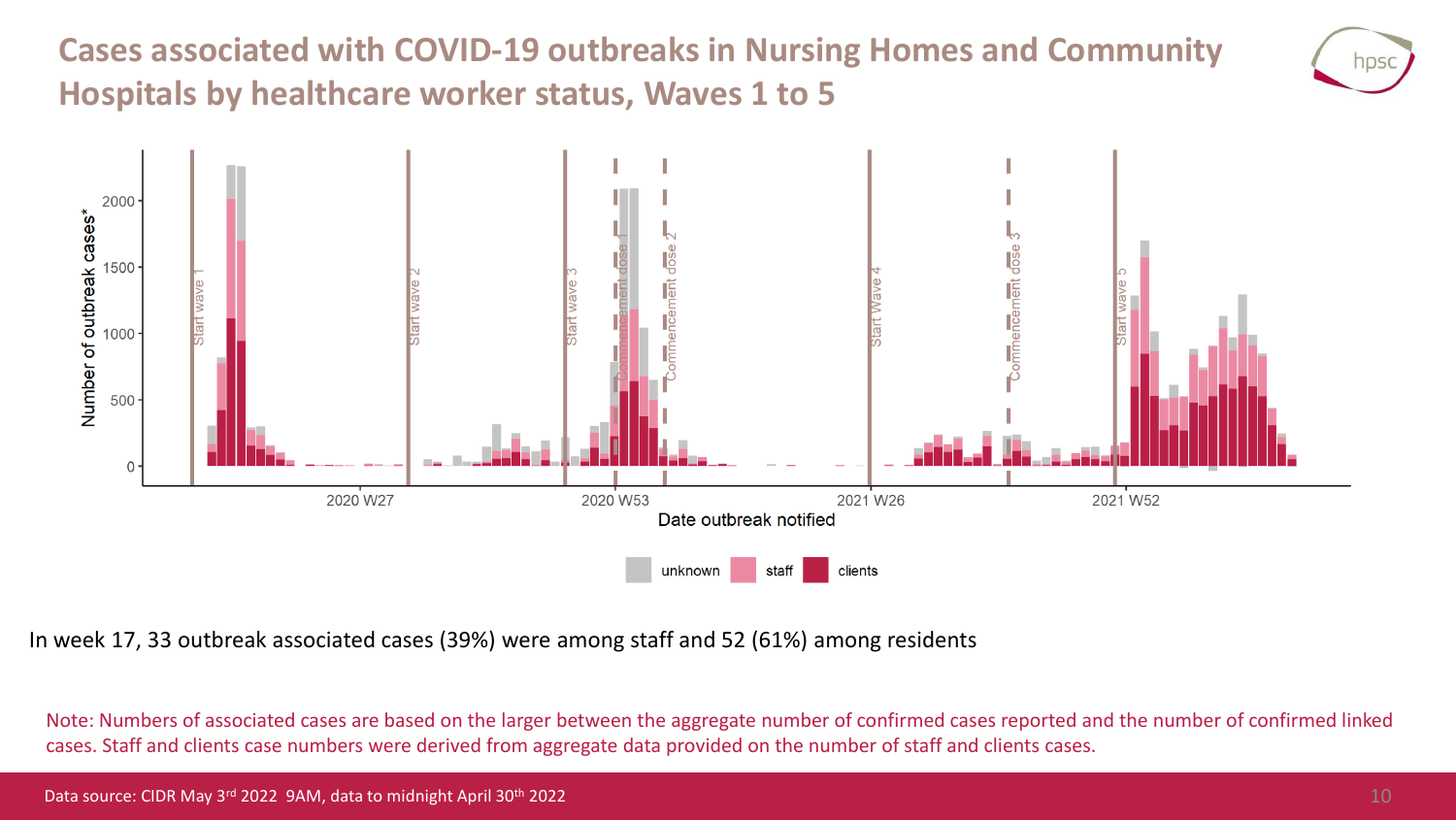**Deaths among confirmed cases linked to COVID-19 outbreaks in Nursing Homes and Community Hospitals by week of death, waves 1 -5**





- In wave 5, the highest number of weekly deaths (by date of death) was 21 in week 4 2022
- Note: only 68% of outbreak-associated cases in wave 5 have been electronically linked to outbreaks, and were thus available for inclusion in this figure
- Also, the data on linked deaths for recent outbreaks is likely an underestimate, as deaths may still accrue among known cases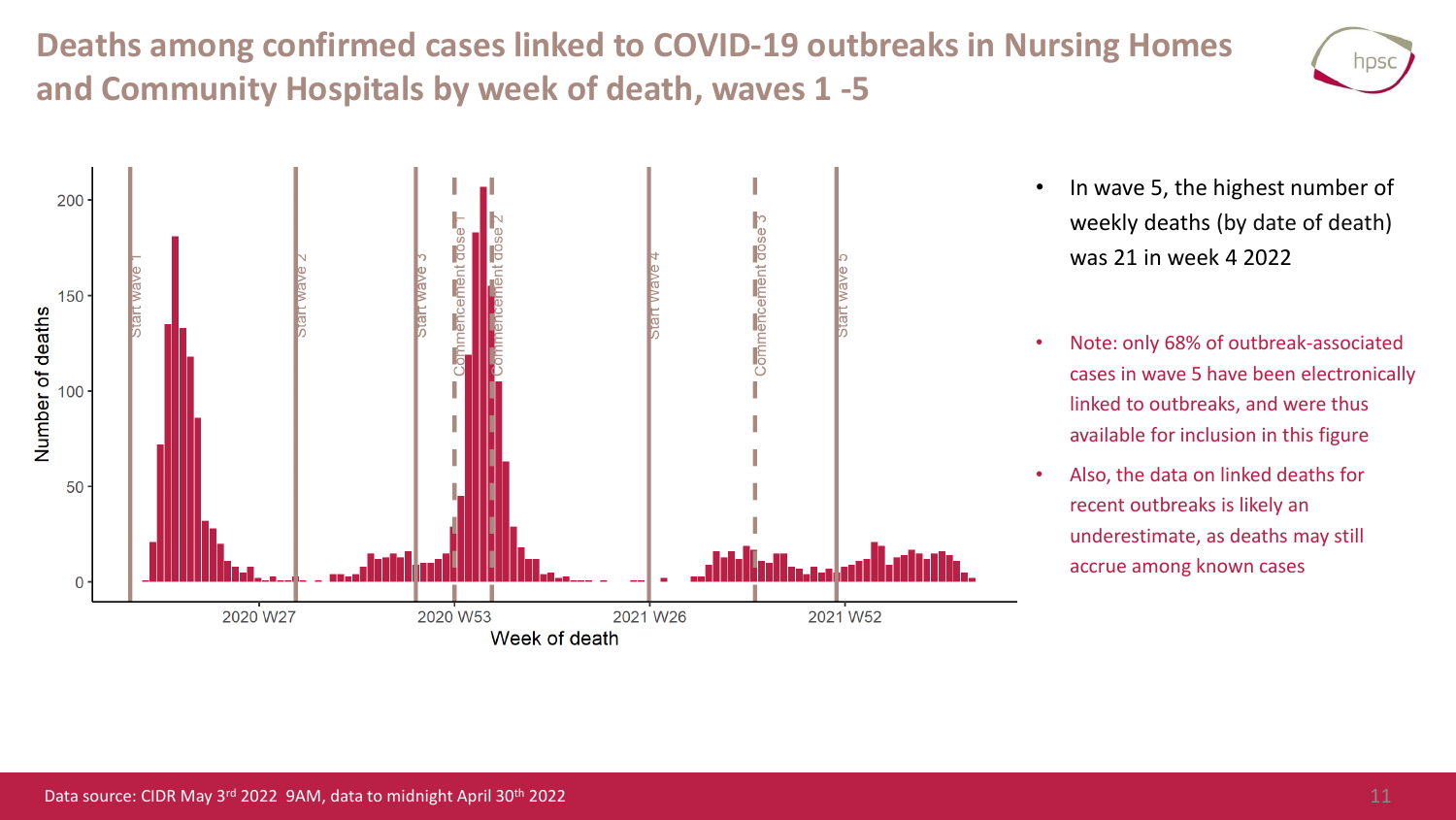**Outcomes among confirmed cases linked to COVID-19 outbreaks in Nursing Homes and Community Hospitals by age group, Wave 5 (week 51 2021 to week 17 2022)**



| Age group    | <b>Number</b> | <b>Number</b><br>hospitalised | %<br>hospitalised | <b>Number</b><br>admitted to<br><b>ICU</b> | % ICU | <b>Number</b><br>who died | % died |
|--------------|---------------|-------------------------------|-------------------|--------------------------------------------|-------|---------------------------|--------|
| $<$ 45 yrs   | 2338          | 27                            | 1.2%              | < 5                                        | 0.0%  | < 5                       | 0.0%   |
| 45-64 yrs    | 1612          | 34                            | 2.1%              | < 5                                        | 0.1%  | < 5                       | 0.2%   |
| 65-74 yrs    | 757           | 44                            | 5.8%              | < 5                                        | 0.1%  | 12                        | 1.6%   |
| 75-84 yrs    | 2092          | 150                           | 7.2%              | < 5                                        | 0.1%  | 62                        | 3.0%   |
| $85+yrs$     | 3100          | 185                           | 6.0%              | < 5                                        | 0.0%  | 133                       | 4.3%   |
| <b>Total</b> | 9899          | 440                           | 4.4%              | 6                                          | 0.1%  | 211                       | 2.1%   |

Note: disease severity information is only available 9,899/14,484 (68%) cases in wave 5, and deaths may still accrue among known cases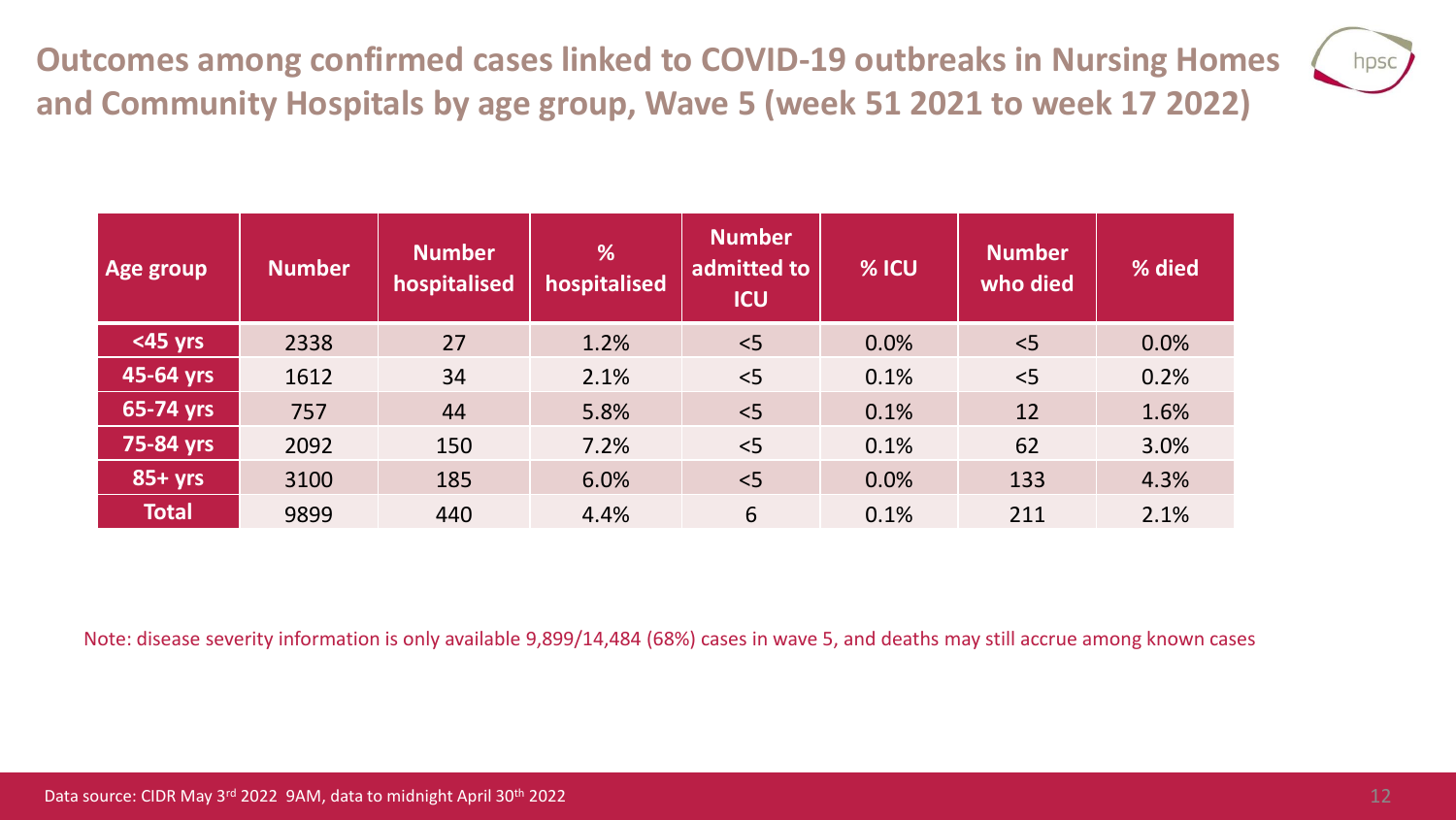### **Comparison of disease severity among confirmed cases linked to outbreaks in Nursing Homes and Community Hospitals by wave and age group**

| u.<br>Π<br>×, |
|---------------|
|               |

| Age<br>group | <b>Wave</b> | <b>Number</b> | <b>Number</b><br>hospitalised | %<br>hospitalised | <b>Number</b><br>admitted to ICU | % ICU | <b>Number who</b><br>died | % died |
|--------------|-------------|---------------|-------------------------------|-------------------|----------------------------------|-------|---------------------------|--------|
|              | Wave 1      | 2672          | 88                            | 3.3%              | 5                                | 0.2%  | 20                        | 0.7%   |
|              | Wave 2      | 779           | 15                            | 1.9%              | < 5                              | 0.0%  | < 5                       | 0.1%   |
| $65$ yrs     | Wave 3      | 4032          | 101                           | 2.5%              | 8                                | 0.2%  | 18                        | 0.4%   |
|              | Wave 4      | 1180          | 16                            | 1.4%              | < 5                              | 0.2%  | $\overline{7}$            | 0.6%   |
|              | Wave 5      | 3950          | 61                            | 1.5%              | < 5                              | 0.1%  | < 5                       | 0.1%   |
| $65+yrs$     | Wave 1      | 3577          | 388                           | 10.8%             | 11                               | 0.3%  | 866                       | 24.2%  |
|              | Wave 2      | 776           | 75                            | 9.7%              | < 5                              | 0.1%  | 133                       | 17.1%  |
|              | Wave 3      | 4296          | 476                           | 11.1%             | < 5                              | 0.1%  | 1012                      | 23.6%  |
|              | Wave 4      | 1532          | 174                           | 11.4%             | < 5                              | 0.1%  | 199                       | 13.0%  |
|              | Wave 5      | 5949          | 379                           | 6.4%              | < 5                              | 0.1%  | 207                       | 3.5%   |
| All ages     | Wave 1      | 6251          | 476                           | 7.6%              | 16                               | 0.3%  | 886                       | 14.2%  |
|              | Wave 2      | 1555          | 90                            | 5.8%              | < 5                              | 0.1%  | 134                       | 8.6%   |
|              | Wave 3      | 8328          | 577                           | 6.9%              | 12                               | 0.1%  | 1030                      | 12.4%  |
|              | Wave 4      | 2712          | 190                           | 7.0%              | < 5                              | 0.1%  | 206                       | 7.6%   |
|              | Wave 5      | 9899          | 440                           | 4.4%              | < 5                              | 0.1%  | 211                       | 2.1%   |

The percentage of cases 65 years or older who died among confirmed cases linked to outbreaks notified in wave 5 was 3.5%, compared to between 13.0% and 24.2% in waves 1-4

Note: disease severity information is only available 9,899/14,484 (68%) cases in wave 5, and deaths may still accrue among known cases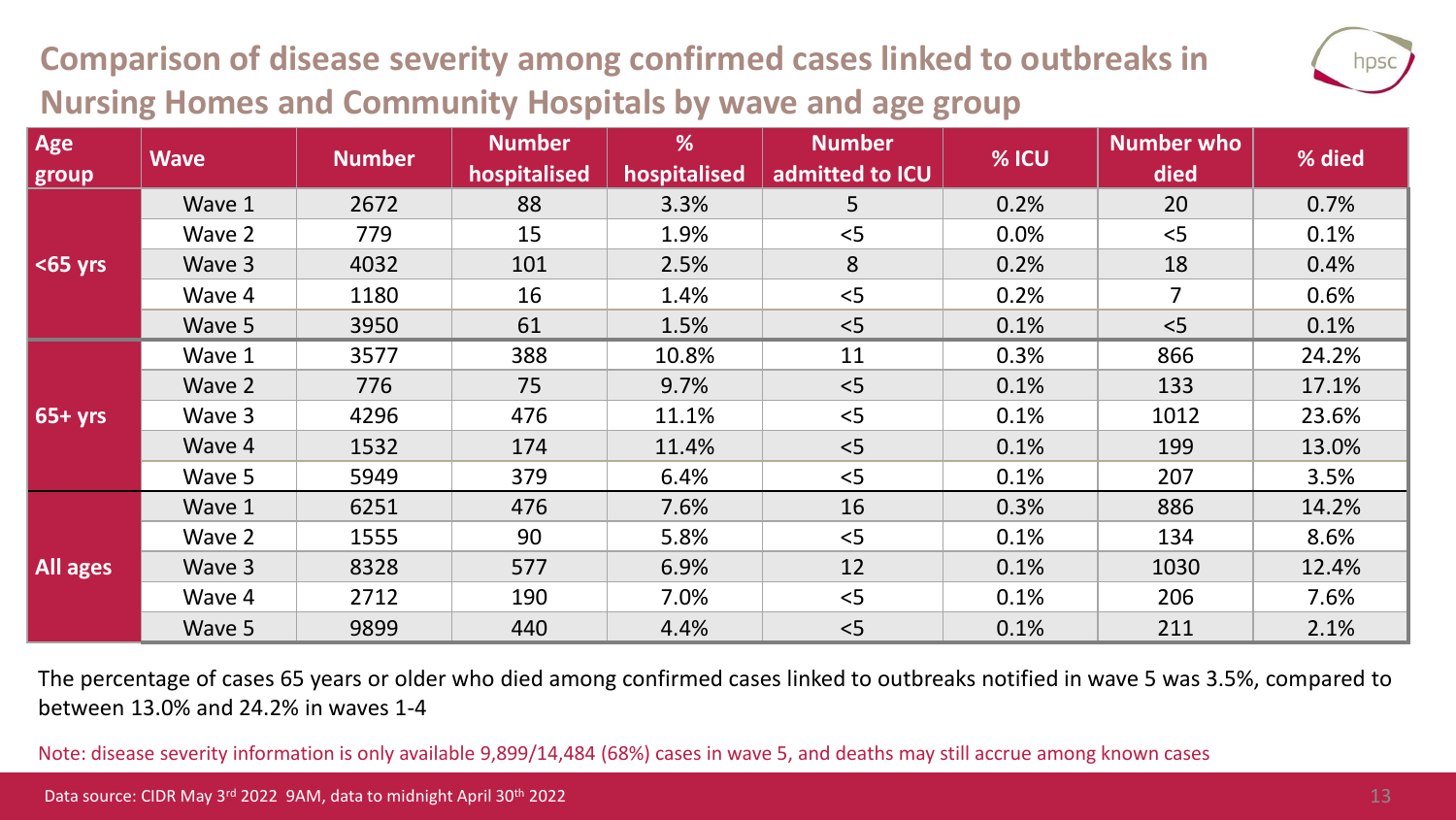### **Distribution of outbreak size\* by month of outbreak notification**



The median outbreak size has remained relatively low since the vaccination programme commenced in January/February 2021 The median outbreak size for

outbreaks reported in January 2022 increased to 19 and reduced to 11 in April (Note: data for March and April likely incomplete)

\*Number of associated cases is based on the larger between the aggregate number of confirmed cases reported and the number of confirmed linked cases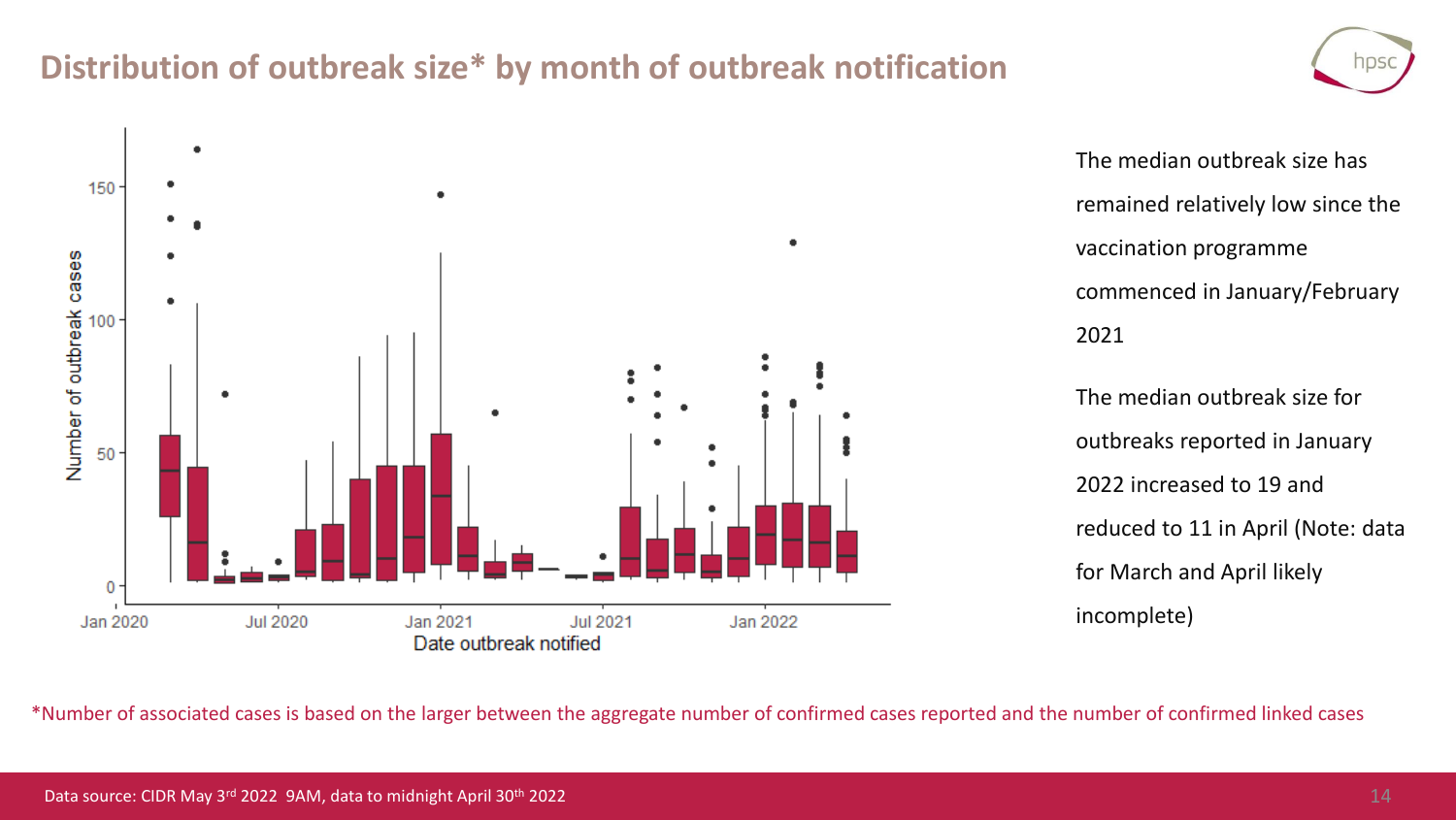### **Distribution of number of deaths per outbreak by month of outbreak notification**



The median number of deaths per outbreak has remained relatively low since the vaccination programme commenced in January/February 2021.

The monthly median number of deaths per outbreak has remained at zero since November 2021 (Note: data for March and April likely incomplete)

Note: Later outbreaks in the series may still be accruing cases and deaths

Note: Only outbreaks with linked case information are included in this calculation

nps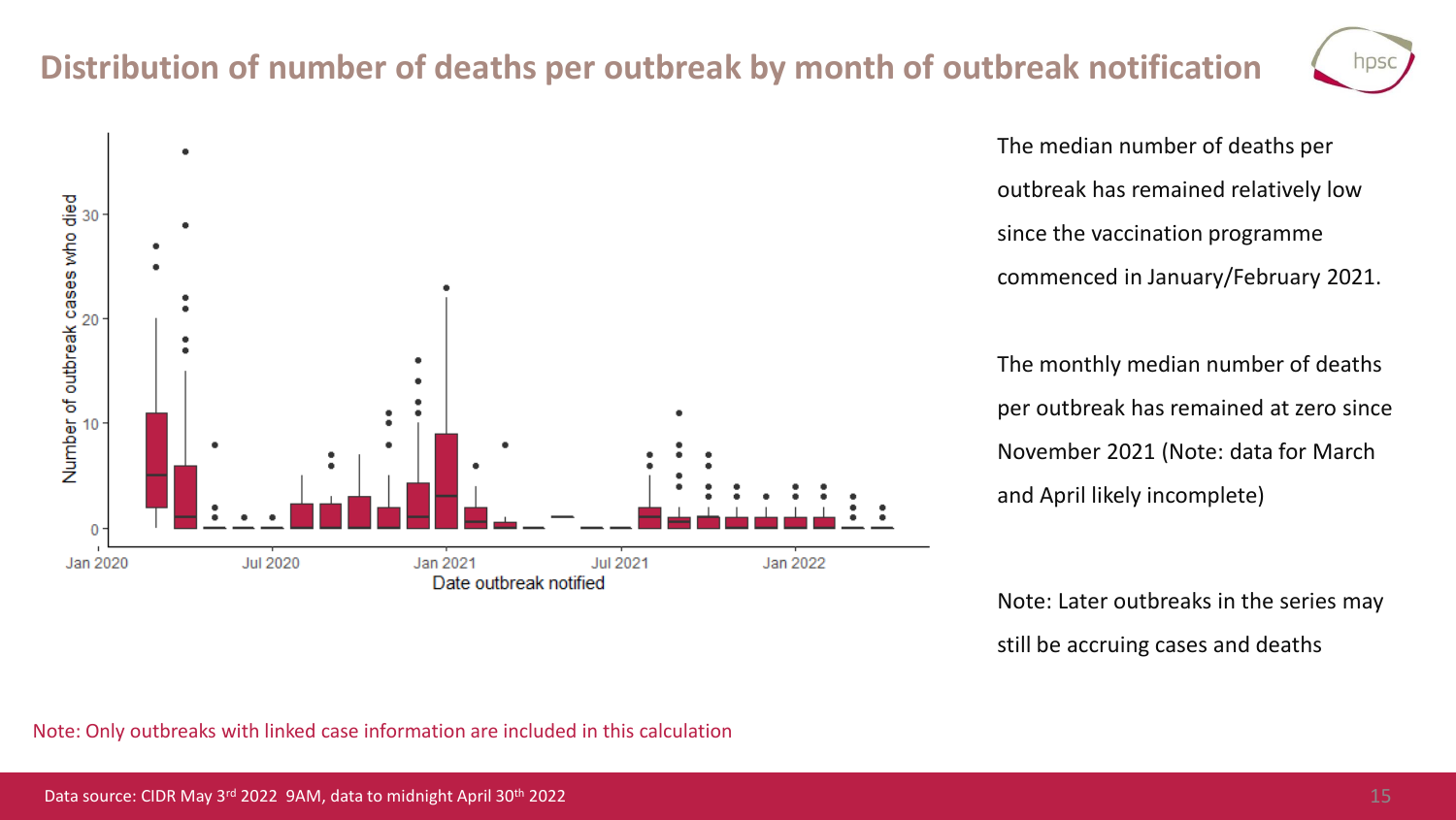### **Distribution of outbreak case fatality by month of outbreak notification**



The median outbreak case fatality has remained relatively low since the vaccination programme commenced in January/February 2021.

The monthly median outbreak case fatality has remained at zero since November 2021 (Note: data for March and April likely incomplete)

Note: Later outbreaks in the series may still be accruing cases and deaths

Note: Only outbreaks with linked case information are included in this calculation